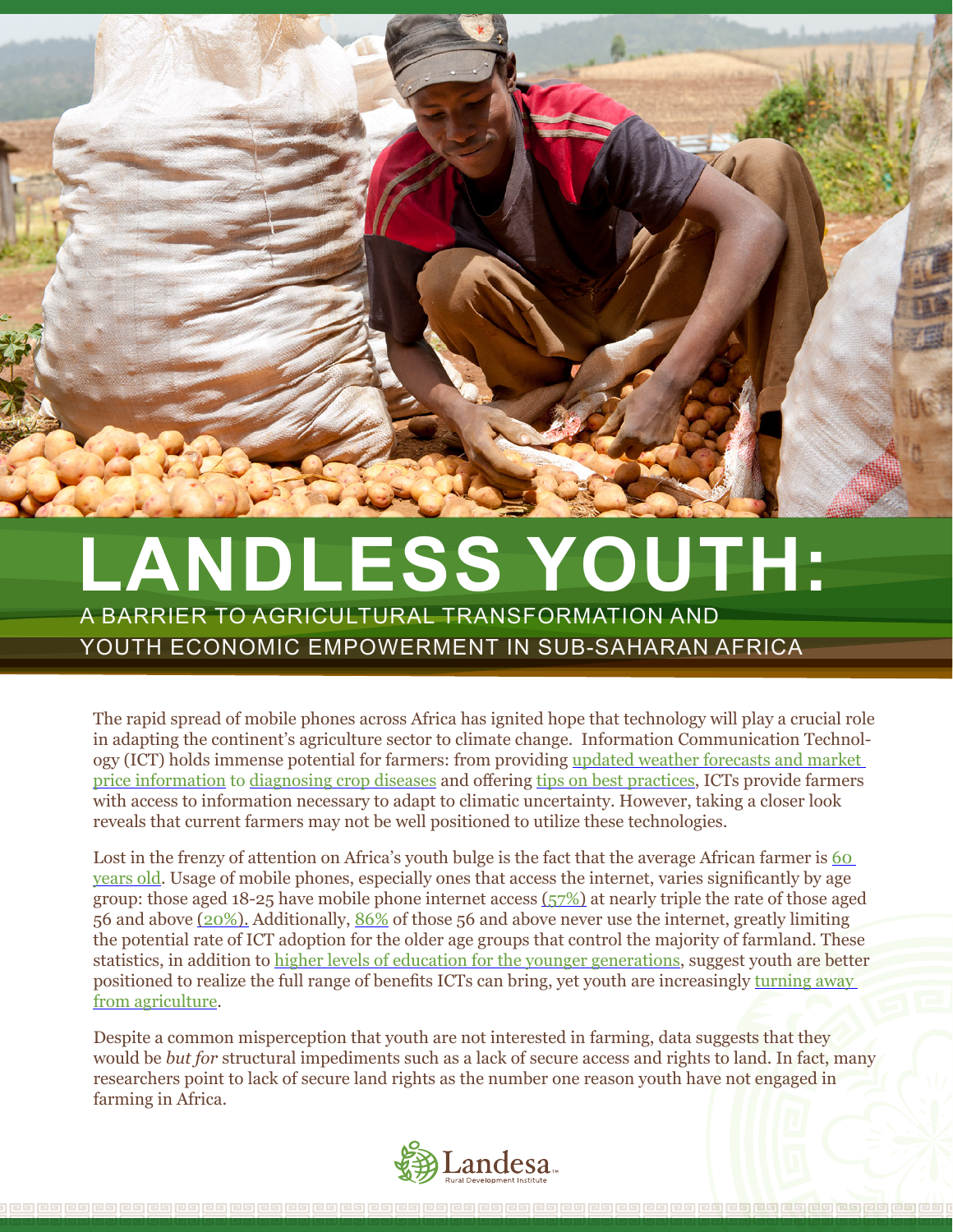



## *Obstacles to Youth Land Rights*

There are six key challenges that constrain youth from accessing secure land to help modernize African agriculture and create jobs:

- Unfavorable land tenure systems and customary practices;
- Over reliance on inheritance, which limits choices in terms of timing, size, quality and location of land;
- Undeveloped land rental and sales markets;
- Lack of resources to buy or rent land;
- • Inadequate access to information and lack of legal protection of land rights for the youth; and
- Lack of provision for youth in state-sponsored land redistribution programs.

Customary land systems offer few options for youth to control land while their parents are still alive, and sub-divided plots among siblings are often too small to support viable livelihoods. Discriminatory cultural barriers, social norms and customary rights make it even more difficult for young women to access land.

Places in Africa with functioning market-based land systems offer few opportunities as youth struggle with low savings and limited access to credit needed to access these markets. In Ethiopia, where the government distributes land, youth have historically received far less land than their share. Integrated market- and government-based policy



actions are required to improve youth access to land, financial services, and entrepreneurial skills needed for viable commercial farming.

When youth are unable to access land, and are therefore not farming, innovations aimed at improving agricultural productivity in Africa face an uphill climb. This has enormous implications for donors, who collectively pour millions of dollars into agricultural programming aimed at reducing poverty and food insecurity, increasing household incomes, and sparking value chain development that can promote socio-economic growth in rural areas. Likewise, it is difficult to imagine vibrant and dynamic uptake of efforts to combat and adapt to climate change in many regions of Africa when youth are excluded from ownership and control of the land upon which these efforts are based.

In short, efforts to increase productivity and bolster climate adaptation across sub-Saharan Africa must include the re-engagement of youth in agriculture. Doing so will require embracing new and innovative approaches to land markets and customary systems that have widely excluded youth in the past.

Across the continent, agricultural cooperatives have emerged as a viable way to give youth access to land and allow them to develop skills necessary to be successful farmers. Innovative solutions outside of cooperatives include allowing youth to act as ICT trainers and consultants for older farmers in the community, giving them a source of income while they await access to land; and using agricultural technologies to maximize young people's use of small land parcels as in greenhouses and vertical gardening systems.